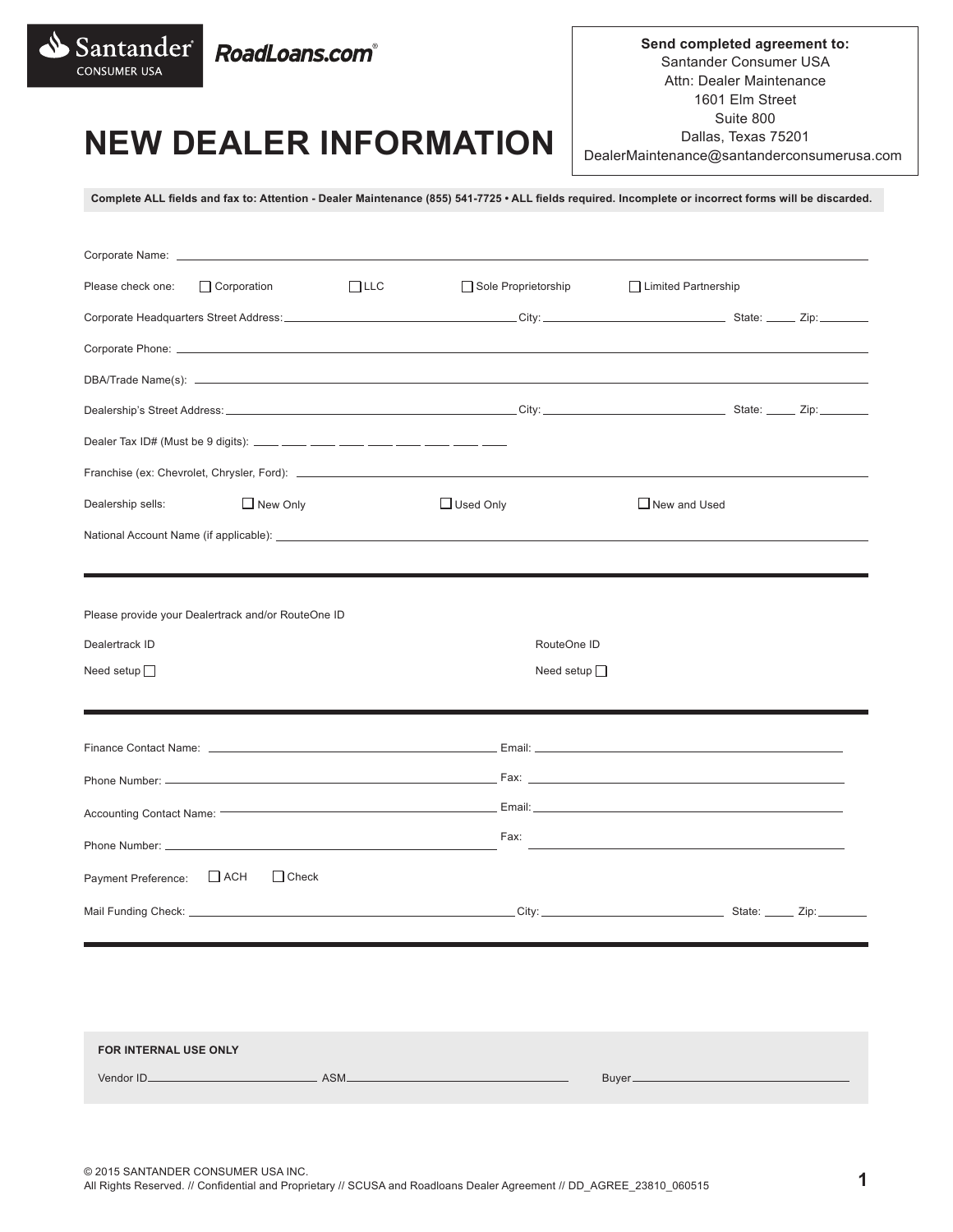

# **Santander Consumer USA Inc. (SCUSA)**

### **Non-Recourse Master Dealer Agreement**

This Non-Recourse Master Dealer Agreement is between Santander Consumer USA Inc., an Illinois corporation, also doing business as RoadLoans® (individually or collectively herein referred to as either "RoadLoans" or "SCUSA") and the undersigned Dealership ("Dealer") dated as of the Effective Date below.

#### **1. DEFINITIONS**

- **A. Additional Products and Services or APS:** means vehicle service contracts, mechanical breakdown contracts, GAP contracts, credit life and credit accident and health insurance. In addition, the term shall include other products and services acceptable to and approved in writing by SCUSA from time to time.
- **B. Administrative Fee:** means the one-time fee charged by SCUSA to Dealer for each Borrower Referral Notification sent by SCUSA to Dealer in connection with the RoadLoans Program. The Administrative Fee will be in an amount set forth on an Administrative Fee Schedule published with the Terms & Conditions, and is intended to cover SCUSA's actual costs of Obtaining Borrower information, maintaining the websites and related properties, and similar costs.
- **C. Agreement:** means this Non-Recourse Master Dealer Agreement as amended from time to time in accordance with Section 23 and any Addendums, Exhibits or Schedules attached hereto.
- **D. Borrower:** means any customer of Dealer who purchases a Vehicle from Dealer pursuant to the RoadLoans Program.
- **E. Borrower Referral Notification:** means any individual who applied for financing through the RoadLoans Program but declined or was declined participation in the RoadLoans program.
- **F. Buyer:** means any person, including any co-Buyer or guarantor(s), who enters into a Contract with Dealer for the purchase of a Vehicle.
- **G. Capitalized Terms:** used herein, unless otherwise defined herein, shall have the same meanings ascribed to them herein.
- **H. Contract:** means a retail installment sale Contract, conditional sale Contract, or other document providing for the payment by Buyer to Dealer of funds in connection with a retail credit sale of a new or used motor vehicle owned by Dealer to Buyer.
- **I. Effective Date:** means the date this Agreement is signed by Dealer and then countersigned by SCUSA.
- **J. Loans:** mean the extension of credit by RoadLoans to Borrower in connection with the RoadLoans Program.
- **K. Loan Documents:** collectively means those documents, including the Voucher, and such other forms and documents furnished by SCUSA from time to time, in its sole discretion, to Dealer in order for SCUSA to make a Loan directly to Borrowers in connection with the RoadLoans Program.
- **L. Program Fee:** means the fee charged by SCUSA to Dealer in order to make a Loan in connection with the RoadLoans Program. It is understood that the Program Fee will be payable from Dealer to SCUSA via SCUSA's deduction of the Program Fee from the amount paid to Dealer pursuant to the Voucher in connection with the RoadLoans Program. The amount of the Program Fee depends on the approval tier regarding any particular Borrower, which such tiers are subject to change from time to time in SCUSA's sole discretion.
- **M. RoadLoans Program:** means SCUSA's program for Loans to Borrowers and the Borrower Referral Notification as more specifically described on Addendum A attached hereto.
- **N. SCUSA APS:** means APS offered or marketed by SCUSA from time to time, whether administered, marketed, sold, warranted or underwritten by SCUSA directly or by a third party (an "APS Vendor").
- **O. Terms & Conditions:** means the most current Terms and Conditions found on the SCUSA and/or RoadLoans® Internet website or otherwise promulgated by SCUSA and/or RoadLoans and made available to Dealer.
- **P. Vehicle:** means the new or used motor vehicle owned by Dealer that is (i) the subject of a Contract or (ii) purchased by Borrower from Dealer pursuant to the RoadLoans Program.
- **Q. Voucher:** means the RoadLoans Program Voucher.

#### **2. SALE AND PURCHASE OF CONTRACTS; DOWN PAYMENTS FOR CONTRACTS**

- **A. Contract Documentation and Sale.** If Dealer wishes SCUSA to purchase a Contract hereunder, Dealer shall furnish SCUSA with (i) the transaction's proposed terms, (ii) any credit information Dealer has regarding Buyer, and (iii) such other information as SCUSA shall request. Upon receipt of all required documentation, SCUSA shall decide in its sole discretion whether it will purchase a Contract. SCUSA shall give Dealer an approval number for each approved transaction. Upon receipt of such approval number, Dealer shall procure all documents requested by SCUSA, including evidence of physical damage insurance covering the Vehicle as required by SCUSA. Upon receipt by Dealer of the documents requested by SCUSA, each properly executed by Buyer and approved by Dealer, Dealer shall execute those documents required to be executed by the seller and shall thereafter deliver the Vehicle to Buyer. Following such execution of the Contract and subsequent delivery of the Vehicle, Dealer shall promptly forward to SCUSA the Contract and other documents required by SCUSA after which SCUSA may purchase the Contract in accordance with Section 2B. Dealer is not obligated to sell to SCUSA any Contract, notwithstanding SCUSA's approval of such Contract for purchase.
- **B. Purchase Price and Payment.** When SCUSA approves a Contract for purchase, it shall pay to Dealer such price as SCUSA shall from time to time establish for the purchase of Contracts, so long as Dealer provides to SCUSA documents required by, and in a form satisfactory to, SCUSA, within 30 days of SCUSA's issuance of any approval number for the transaction. Nothing in this Agreement shall be construed to obligate Dealer to sell Contracts to SCUSA or to obligate SCUSA to purchase Contracts from Dealer.
- **C. Down Payments.** Dealer shall collect all amounts due from the Buyer in full as a down payment pursuant to a Contract purchased by SCUSA hereunder in the form of check, cash, or certified funds prior to SCUSA's purchase of the Contract. It is expressly acknowledged, understood, and agreed by Dealer and SCUSA that a credit card, check drawn on a credit card account, or any other credit transaction is not a valid form of down payment hereunder. If Dealer fails to collect the down payment in full in accordance with this Agreement prior to SCUSA's purchase of the Contract, the Contract shall be subject to immediate Repurchase as defined below at any time during the life of the Contract upon verification by SCUSA of Dealers' failure to collect the down payment in full. The assignment of a Contract hereunder shall not be deemed to have been completed until such time as Buyer's financial institution account has been finally debited for any check or checks provided to Dealer by Buyer as a down payment in connection with such Contract. If Dealer accepts a check as a down payment for a Contract and the check is returned for insufficient funds upon presentment for payment to the entity on which the check is drawn, the Contract shall be subject to immediate repurchase as defined herein. Dealer shall immediately notify SCUSA in writing if any down payment check for a Contract is returned for insufficient funds upon its presentment to the entity on which the check is drawn.
- **3. PERFECTION OF SECURITY INTEREST.** For each Contract purchased by SCUSA, Dealer shall, within thirty (30) calendar days of the date of the Contract or within a lesser time period if required by applicable law, file and record all documents necessary to properly perfect the valid and enforceable first priority security interest of SCUSA in the Vehicle and shall send SCUSA all security interest filing receipts. Dealer shall complete the forms and documents required by applicable law to properly perfect a valid and enforceable first priority security interest in favor of SCUSA and send SCUSA evidence that SCUSA's security interest is noted on the certificate of title or registration, or evidence that SCUSA otherwise has a properly perfected, valid and enforceable first priority security interest in the Vehicle according to applicable law. It is expressly acknowledged, understood, and agreed by Dealer and SCUSA that Dealer is ultimately responsible for the lien perfection required hereunder without regard to where the Vehicle will be registered and without regard to whether the Customer has the ability to perfect the lien him or herself. A Contract shall be subject to immediate Repurchase as defined below and shall remain subject to Repurchase as defined below for the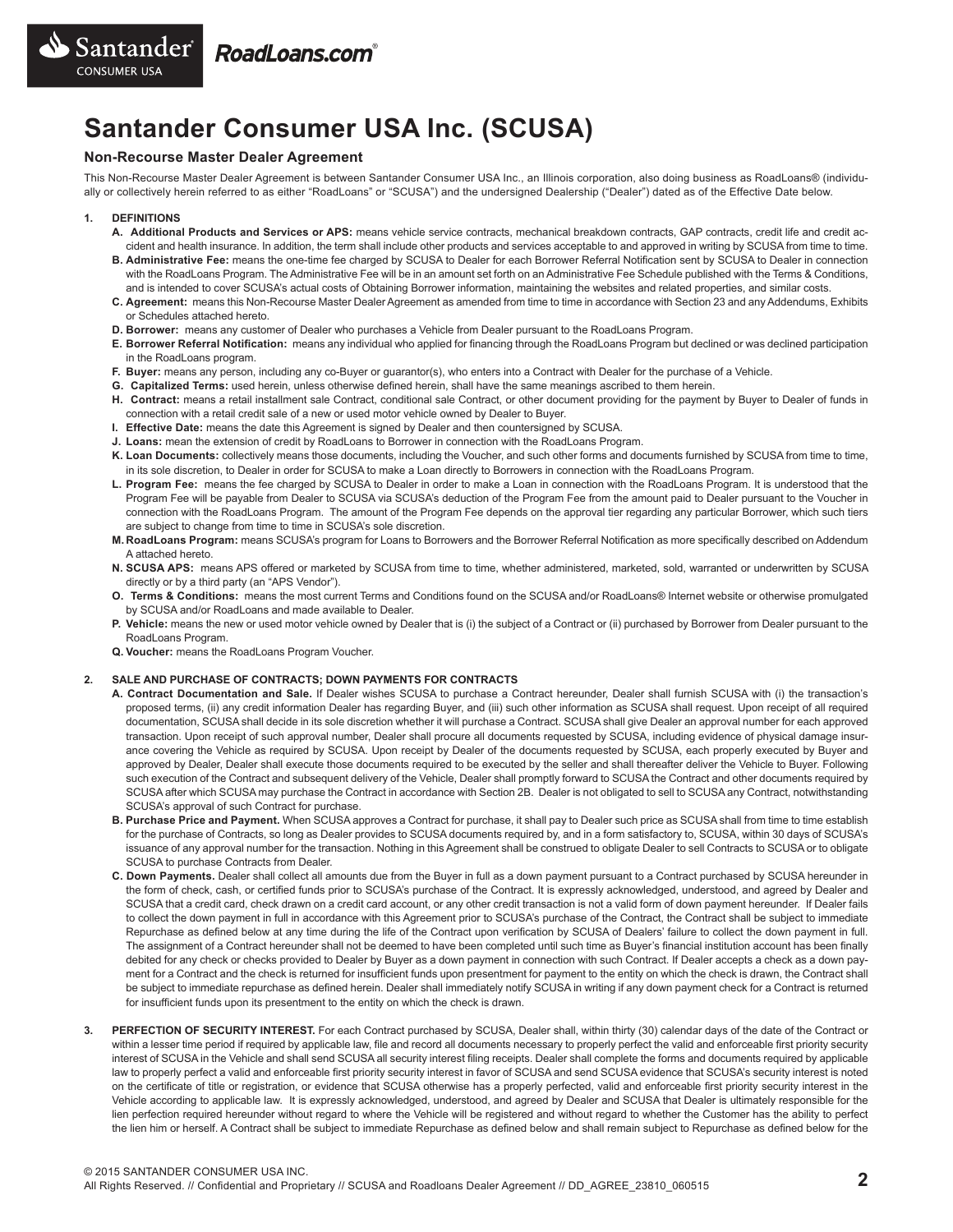

life of the Contract if Dealership fails to (1) file and record, within thirty (30) calendar days of the date of the Contract or within a lesser time period if required by applicable law, all documents required to properly perfect the valid and enforceable first priority security interest of SCUSA in the Vehicle; (2) send SCUSA the filing receipts reflecting said perfection; and/or if (3) Dealer fails to complete the required forms and documents required by applicable law to properly perfect a valid and enforceable first priority security interest in favor of SCUSA and send SCUSA evidence that (a) SCUSA's security interest is noted on the certificate of title or registration, or (b) SCUSA otherwise has a properly perfected valid and enforceable first priority security interest in the Vehicle according to applicable law.

### **4. Availability and Sale of APS.**

**A. Availability of SCUSA APS.** SCUSA shall make available to Dealer, at SCUSA's sole discretion, such SCUSA APS as then-currently marketed or offered by SCUSA. Dealer shall use commercially reasonable efforts to market and sell any SCUSA APS to all of its Buyers or Borrowers, as applicble. For each kind of SCUSA APS offered by SCUSA and sold by Dealer, SCUSA and Dealer shall execute a Schedule substantially in the form of Schedule A attached hereto, which sets forth with specificity the instructions, procedures, and terms of sale of such SCUSA APS including, but not limited to, a current rate sheet for such SCUSA APS.

#### **B. Acceptability of APS.**

i. As may be limited by applicable law, SCUSA will purchase a Contract containing an APS or SCUSA APS that has been sold and financed by Dealer provided that SCUSA has approved the form, administrator and underwriter of the APS.

 ii. As may be limited by applicable law, SCUSA may make Loans regarding a Vehicle purchase in connection with the RoadLoans Program which includes an APS that has been sold by Dealer provided that SCUSA has approved the form, administrator and underwriter of the APS.

- **C. Cancellation of APS.** If APS or SCUSA APS have been sold by the Dealer and financed in a Contract purchased by SCUSA or a Loan, as applicable, Dealer agrees that such APS or SCUSA APS shall be cancelable upon demand by Buyer or Borrower, as applicable. Upon such cancellation, Dealer shall immediately notify SCUSA that the APS or SCUSA APS have been cancelled by the Buyer. Dealer further agrees that any such APS or SCUSA APS may be cancelable by SCUSA or by operation of law. Upon cancellation, Buyer or Borrower shall be entitled to a refund of the unearned portion of the cash price of the APS or SCUSA APS as provided in the APS or SCUSA APS Contract or as may otherwise be required by law, whichever is greater. As between SCUSA and Dealer, Dealer agrees to pay to Buyer or Borrower, as applicable, or to SCUSA, as appropriate, any refund due to Buyer or Borrower under the terms of an APS or SCUSA APS Contract but not paid to Buyer or Borrower within 15 days of cancellation. Dealer's liability under this Section shall be limited to the amount Dealer collected and retained or otherwise received, directly or indirectly, in connection with the sale of the APS or SCUSA APS which is determined by the foregoing standards to be subject to refund. Dealer shall remit its portion of the refund and any portion of Buyer's or Borrower's refund received by Dealer to SCUSA, Buyer, Borrower or to a third party, if required by law, within 15 days of cancellation and as directed by SCUSA. Such refund may, if so provided in the related Contract, be subject to a security interest of SCUSA therein.
- **5. BOOKS, RECORDS AND FINANCIAL STATEMENTS.** Dealer shall maintain complete and accurate records concerning the sale to SCUSA of each Contract and underlying Vehicle, all Loans made by SCUSA in accordance with the RoadLoans Program and each underlying Vehicle, and all other transactions affecting the Vehicle, as applicable. SCUSA may, at any time upon reasonable notice, inspect Dealer's records or require Dealer to provide information, documentation, and the like to SCUSA. Dealer hereby agrees to cooperate with all such requests made by SCUSA for information, documentation, and the like that SCUSA in its sole discretion determines is necessary in conjunction with any investigation by any federal, state or local government agency, Better Business Bureau, or similar organization, or in conjunction with any investigation preparatory or subsequent to any litigation or administrative proceeding to which SCUSA is a party, without regard to whether Dealer is or may become a party and without regard to whether Dealer may or may not ultimately bear any liability in such litigation or administrative proceeding.
- **6. PAYMENTS FROM BUYER.** Should any payment be made to Dealer under a Contract sold to SCUSA, Dealer shall receive such payment in trust and shall remit it to SCUSA immediately in the form received for credit to such Contract.
- **7. POWER OF ATTORNEY.** Dealer authorizes SCUSA to sign and endorse Dealer's name upon any checks, drafts, money orders or other forms of payment that may come into SCUSA's possession as payment of or on account of any Contract or on account of any Loan, as applicable. Dealer authorizes SCUSA to sign its name to any assignment of any Contract to SCUSA and to sign and endorse Dealer's name on any other instrument necessary to carry out the intent of this Agreement. Dealer grants SCUSA specific agency authority to execute Dealer's name on behalf of Dealer to: (i) any Contract submitted by Dealer to SCUSA for purchase which such Contract would otherwise fail for the lack of Dealer's signature or (ii) to any Loan Document submitted by Dealer to SCUSA which such Loan would otherwise fail for the lack of Dealer's signature. This Power of Attorney and grant of specific agency authority shall be irrevocable and shall remain in effect for so long as there are Contracts outstanding that have been purchased pursuant to this Agreement or Loans outstanding made in accordance with the RoadLoans Program, as applicable.
- **8. DEALER'S REPRESENTATIONS AND WARRANTIES.** So long as this Agreement is in effect, Dealer represents, warrants and agrees that:
	- **A.** If it is a limited liability company (LLC) or a corporation, it is and will remain in good standing in the state of its organization or incorporation, as applicable, and if such state is other than where any of Dealer's place of business is located, Dealer is and will remain qualified as a foreign organization or corporation, as applicable, in good standing in such state. Dealer has obtained the necessary approval from the company's members/managers or the necessary resolution of its Board of Directors, as applicable, and all other consents or approvals to enter into and execute the terms of this Agreement.
	- **B.** It is properly licensed to finance and sell motor vehicles and/or any APS or SCUSA APS and to perform all acts contemplated hereby in the state(s) where it conducts its business.
	- **C.** If Dealer conducts business under a fictitious or registered tradename, LLC or as a partnership, it is and will remain in good standing in the state of its formation, it has obtained all required authorizations of its members and/or managers and/or partners, and it will remain in compliance with all applicable laws relating to conducting business under a fictitious tradename, LLC or as a partnership.
	- **D.** All business practices, acts and operations of Dealer (including the sale and financing of insurance or other coverages, the sale and financing of automobiles and APS or SCUSA APS, and all Contracts and disclosures) are in compliance with all applicable federal, state and local laws, regulations and ordinances, included but not limited to, the Fair Credit Reporting Act, the Equal Credit Opportunity Act and Regulation B, the Truth-in-Lending Act and Regulation Z, and FTC rules and regulations.
	- E. The amounts charged any Buyer(s) or Borrower(s) for any APS or SCUSA APS sold and financed in connection with a Contract or Loans, as applicable, shall not exceed the amounts permitted by applicable law, nor shall the charge for these or any other products or services sold and financed in connection with a Contract or Loan, as applicable, exceed the amount that Dealer charges for these, or such other products or services in a cash transaction similar to the transaction evidenced by the Contract or Loan, as applicable.
	- **F.** Immediately prior to the transfer, sale and/or assignment herein contemplated, the Dealer held good, marketable and indefeasible title to each Contract free and clear of all liens, setoffs charges, and claims. Upon transfer of a Contract, SCUSA shall hold good, marketable and indefeasible title to each Contract free and clear of all liens, setoffs, charges and claims.
	- **G.** The Contract and each guaranty and/or additional collateral agreement in connection therewith is a valid, legal, binding obligation entered into by a bona fide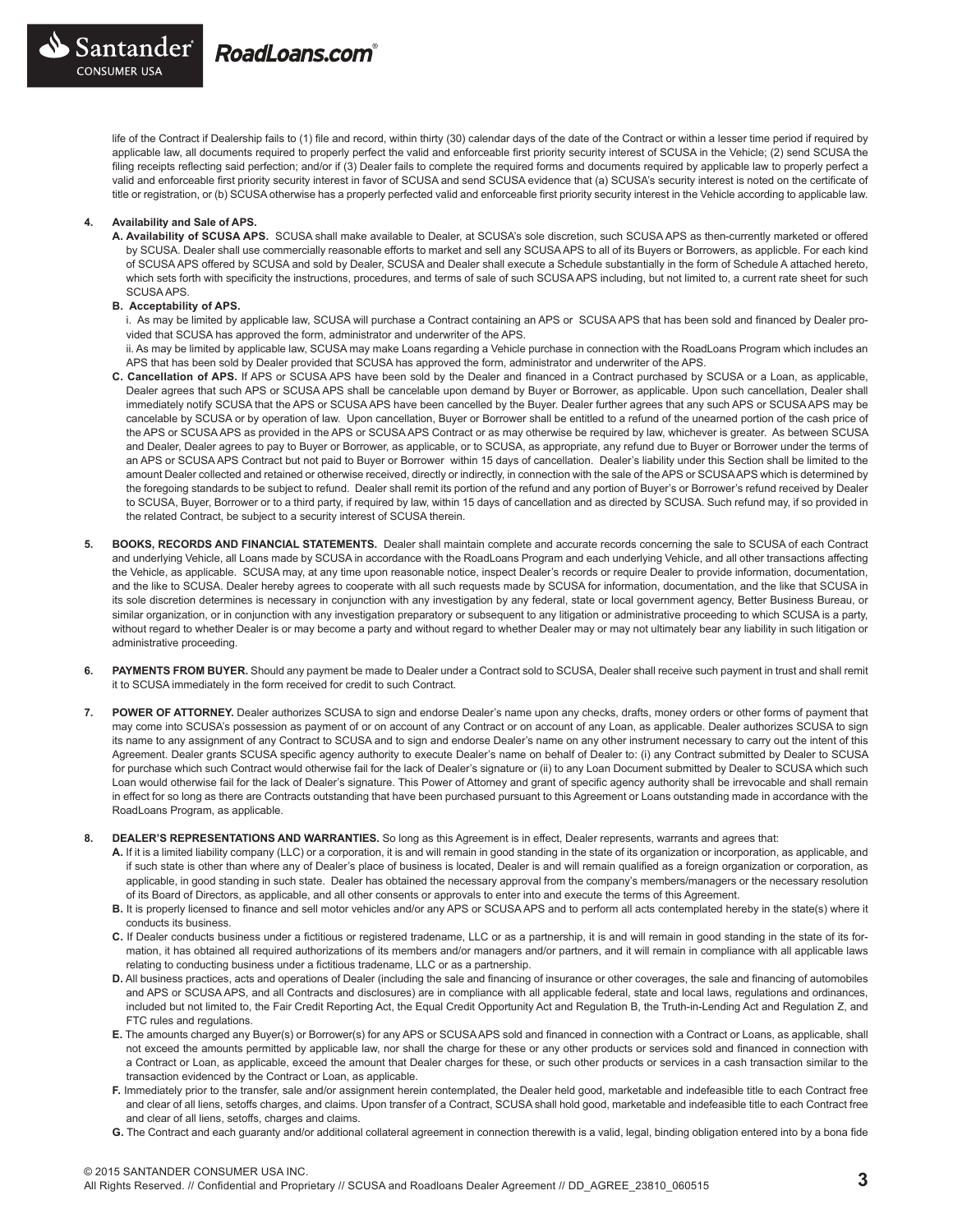RoadLoans.com<sup>®</sup>

Santander

CONSUMER USA

and competent person, and is legally enforceable by SCUSA as assignee against each purported signatory thereof.

- **H.** Any credit information supplied by Dealer or to the Buyer is true, complete and accurate to the best of the Dealer's knowledge.
- **I.** Dealer has taken all action required by Section 2A and 3 herein and all actions under applicable law to properly perfect a valid and enforceable first priority security interest in each Vehicle in favor of SCUSA, and shall guarantee a properly perfected valid and enforceable first priority security interest in each Vehicle in favor of SCUSA.
- **J.** The Vehicle and all options therein are accurately described in the Contract, the title to the vehicle does not indicate that it is a salvaged vehicle, that the odometer has been rolled back, that the vehicle has had significant flood or other damage or any other fact that would have a significant adverse effect upon the value of the vehicle; and such Vehicle was delivered by Dealer and accepted without condition or reservation by Buyer.
- **K.** Dealer does not know of any fact that indicates the uncollectability by SCUSA of any Contract.
- **L.** Any check given to Dealer by a Buyer has been or will be honored by Buyer's financial institution upon presentment by Dealer and will not be returned to Dealer for any reason, including insufficient funds, closed account or incorrect or incomplete signatures. It is expressly acknowledged, understood, and agreed by Dealer and SCUSA that any use by Dealer of a third-party check-guarantee service or similar service in connection with any check given to Dealer by a Buyer regarding a Contract shall subject such Contract to immediate Repurchase by Dealer as defined below, which such Contract shall remain subject to Repurchase as defined below for the life of the Contract.
- **M.**Each purchase of a Vehicle funded by a Loan will constitute a valid, genuine and binding payment obligation of the Borrower for the amount set forth on the Buyer's Order submitted to SCUSA.
- **N.** The Buyer's Order submitted to SCUSA for each Vehicle accurately reflects the items purchased, all options and the terms and conditions of such purchase and Dealer has not misrepresented the description or any of the terms and conditions of such purchase.
- **O.** Each purchase of a Vehicle funded by a Loan will arise out of the sale of vehicles which Dealer owned at the time of such sale free of any security interest and had legal right to sell, free and clear of all claims, counterclaims, offsets, defenses, and charges, except floor plan obligations, which Dealer will promptly satisfy upon said sale.
- **P.** The note and security agreement and Voucher will be signed by a bona fide Borrower who, had legal capacity (i.e., was at least 18 years of age, was not under the influence of alcohol or drugs, and was otherwise of sound mind to enter into a contract) to enter into such agreements, verified by all appropriate identification and authorization inquiries.
- **Q.** Dealer will take all steps necessary, in accordance with the RoadLoans Program Procedures and applicable law, to properly perfect a valid enforceable first priority security interest in the Vehicle evidenced by the Loan, and shall guarantee a properly perfected valid and enforceable first priority security interest in each Vehicle in favor of SCUSA. The perfection of SCUSA's security interest will be the responsibility of the Dealer without regard to fault, including but limited to, any third party other than SCUSA.
- R. Dealer will be responsible for the remittance of sales, use and other state taxes and fees due to the appropriate state or local agency as a result of each purchase of a Vehicle by a Borrower funded by a Loan.
- **S.** There are no claims or defenses that Borrower may raise with respect to the Loan. In the event a dispute arises between Borrower and SCUSA or Dealer regarding the Vehicle, its performance, or regarding any representations Borrower claims were made by Dealer during the sale of the Vehicle, SCUSA and Dealer agree that any such dispute will constitute a "claim or defense" with respect to such Loan, whether meritorious or not. Dealer further agrees to assist SCUSA in resolving any disputes with the Borrower.
- **T.** The Loan Documents were completely filled-in when signed by each Borrower, cosigner or guarantor and each such person received a completed copy of the Voucher and Note and Security Agreement together with all other applicable Loan Documents.
- **U.** Dealer will not accept Loan payments from any Borrower, but will direct that all payments be made directly to SCUSA. Notwithstanding the previous sentence, any funds received from Borrower by Dealer in connection with the Loan and all records or documents with respect to the Loan prepared by or which come into possession of the Dealer on or after the date of the Loans will be received and held by the Dealer in trust for the benefit of SCUSA and will promptly be paid or delivered to SCUSA.
- **V.** No portion of the amount of the Loan shown on the completed Voucher was given by the Dealer to the Borrower in the form of cash or check.
- **W.**If SCUSA or RoadLoans charges Dealer (i) an acquisition or other fee for any Contract purchased by SCUSA or RoadLoans or (ii) an Administrative Fee or Program Fee in connection with the RoadLoans Program, Dealer understands and agrees that such fees must not be passed through to the Buyer or Borrower.
- **9. ANTI-MONEY LAUNDERING AND SUSPICIOUS ACTIVITY.** Dealer acknowledges and understands that SCUSA is obligated to comply with the provisions of the USA PATRIOT ACT of 2001 (the "Patriot Act"), which includes but is not limited to the requirements of filing Suspicious Activity Reports and establishing a Customer Identification Program. Dealer agrees to cooperate with SCUSA in this regard and shall provide appropriate notices to applicants as required under the Patriot Act and shall make available and provide information reasonably requested by SCUSA so as to comply with the Patriot Act. Additionally, Dealer agrees to use its best efforts to detect and prevent money laundering and financing of terrorism schemes and to report suspicious activity to SCUSA and the appropriate agencies, which activities may include detected or attempted fraud and identity theft.

#### **10. DEALER LIABILITY**

- **A.** Repurchase. If a Dealer representation, warranty or covenant made herein, or made in the assignment of a Contract to SCUSA or made in the sale of a Vehicle to a Borrower funded by a Loan, is breached, or is untrue, or if Dealer fails to perform any of its obligations to SCUSA hereunder or otherwise, then Dealer shall pay SCUSA immediately upon receipt of SCUSA's demand, one or more of the following amounts at the sole election of SCUSA: (1) the current payoff, as determined by SCUSA, of the breached Contract purchased or the Loan regarding such Vehicle purchase; (2) all losses and expenses incurred by SCUSA as a result of such breach, or untruth, or failure to perform, including attorneys' fees; and/or (3) out-of-pocket expenses paid or incurred by SCUSA in connection with the collection of any amount due under any such Contract or Loan, including attorneys' fees and costs of litigation, whether by or against SCUSA, and expenses with respect to repossessing, storing, repairing and selling the Vehicle. If Dealer fails to repurchase any Contract as required by this Section 10 or pay to SCUSA any amount as required by this Section 10, SCUSA may, at its option; (i) allow the Contracts or Loans to pay to maturity; or (ii) upon 10 days' written notice to Dealer, sell such Contracts purchased from Dealer or Loans at public or private sale. In either event, SCUSA may apply the proceeds after deducting expenses and reasonable attorneys' fees, to the payment of Dealer's obligations hereunder, and Dealer shall be responsible for any deficiency.
- **B.** Transfer of Contract or Vehicle Lien Interest. Upon Dealer's payment of the amount payable under Section 10A above, the (i) Contract may be assigned and/or endorsed by SCUSA to Dealer without recourse and without warranties of any kind and sent to Dealer or (ii) lien interest against the Vehicle securing payment of the Loan may be assigned and/or endorsed by SCUSA to Dealer without recourse and without warranties of any kind. Dealer authorizes SCUSA to prepare and to execute, for and on behalf of Dealer and in its name, any instrument that in SCUSA's judgment is needed to affect such transfer.
- **C.** Rights of SCUSA Upon Breach. If Dealer breaches this Agreement in any respect, or any other agreement with SCUSA relating to a Contract or Loan, SCUSA shall have, in addition to all remedies provided in this Agreement and at law, the right to immediately terminate this Agreement and deem null and void (i) any approvals issued for the purchase of Contracts for which SCUSA has not paid the purchase price to Dealer or (ii) any approvals issued for any Loans for which SCUSA has not paid the Voucher price to Dealer. SCUSA shall have no obligation to (i) purchase from Dealer any Contracts subject to an approval which is deemed null and void pursuant to this Section 10C or (ii) fund a Loan financing a Vehicle purchase subject to an approval which is deemed null and void pursuant to this Section 10C. SCUSA shall have no obligation to allow Dealer to sell, and Dealer shall have no right to sell, any APS or SCUSA APS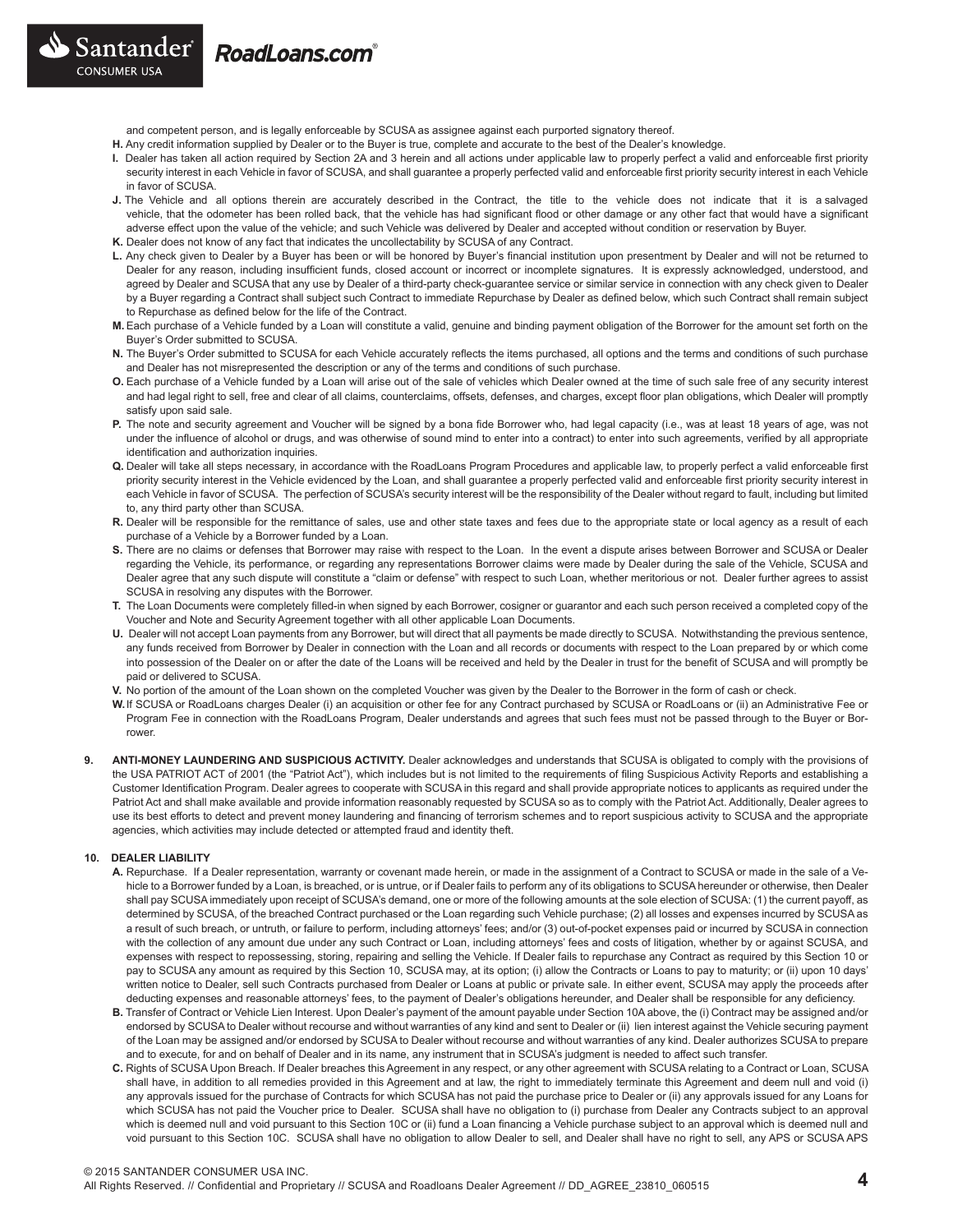following such termination of this Agreement.

- **D.** Failure to Repurchase or Pay. If Dealer fails to repurchase a Contract, pay on a Loan or to pay any amounts as required by this Section 10, SCUSA may, in mitigation of its damages, repossess the Vehicle securing the Contract or Loans, as applicable, as may be allowed by applicable law, in which event Dealer will pay SCUSA, in cash upon demand, in addition to any other sums provided for herein, all costs of repossession, including court costs and attorneys' fees, and all costs of reconditioning, storing and reselling the Vehicle.
- **E.** Recourse Obligations Regarding Rate Participation. In the event that a Buyer (i) prepays in full their Contract, (ii) fails to meet the scheduled payment obligations defined in their Contract or (iii) seeks bankruptcy protection under any applicable federal or state bankruptcy, insolvency, or other similar law prior to SCUSA's receipt of the third (3rd) full monthly installment payment due thereunder, whether or not such default predates the execution of this Agreement, SCUSA shall notify Dealership of such Default, whereupon Dealership shall, within five (5) days of receiving the notice from SCUSA, elect at its sole discretion either of the following options and notify SCUSA of its election in writing: return to SCUSA the participation funds paid on said Contract with SCUSA; or set-off which will allow SCUSA to withhold the amount owed from the proceeds of Contracts during the funding process.
- **11. INDEMNITY BY DEALER.** Dealer shall indemnify, defend and hold SCUSA, its employees, officers, directors, agents and assigns harmless from any claims, losses, damages, liabilities and expenses, including attorneys' fees and costs of litigation which relate to (i) a Contract purchased by SCUSA and arise from Dealer's breach or default under this Agreement, (ii) Dealer's sale of a Vehicle to a Buyer or Borrower or (iii) a Loan made by SCUSA to a Borrower and which arise from Dealer's breach or default under this Agreement, Dealer's conduct, the failure of the transaction to comply with Dealer's representations and warranties in Section 8, or result from any act or omission on the part of Dealer and arise from Dealer's breach or default under this Agreement, Dealer's conduct, the failure of the transaction to comply with Dealer's representations and warranties and/or result from any act or omission on the part of Dealer.
- **12. SETOFFS**. SCUSA may deduct from any obligation or funds due Dealer any amount Dealer owes SCUSA. Any monies, Contracts, Loans or any property of any nature or description that may come into the possession of SCUSA may be held by SCUSA and applied, at any time, to offset any amounts owing to SCUSA.
- **13. ADVERTISING.** Dealer agrees not to identify SCUSA or RoadLoans in any advertising placed in any medium (including signs on Dealer's premises) without prior written approval from SCUSA.
- **14. EXTENSION OR VARIATION OF CONTRACT.** Dealer's liability hereunder shall not be affected by any settlement, extension, forbearance or variation in terms which SCUSA may grant in connection with (i) any Contract or by the discharge or release of the obligation of Buyer or any other person thereunder by operation of law or otherwise or (ii) any Loan or by discharge or release of the obligation of Borrower or any other person thereunder by operation of law or otherwise.
- **15. CONTRACT FORMS.** SCUSA may furnish Dealer with fill-in-the-blank retail installment contract forms for transactions to be submitted to SCUSA. However, Dealer may use any Contract form for which SCUSA has given its prior approval. SCUSA makes no representation or warranties of any kind, express or implied, relating to any form used to evidence a Contract.
- 16. COLLECTION ON CONTRACTS OR LOANS. SCUSA shall have the sole right to make collections on all Contracts or collect all payments due on all Loans and Dealer shall not solicit or make any collections or repossessions with respect to any Contract sold to SCUSA or any Loans made by SCUSA, as applicable, nor accept the return of, nor make any substitution of, any of the subject matter of such Contracts or Vehicle purchased pursuant to such Loans. Dealer shall hold in trust and promptly forward to SCUSA all communications and remittances received in reference to said Contract or Loans, as applicable.
- **17. WAIVER.** Dealer hereby waives any failure or delay on SCUSA's part in asserting or enforcing any right SCUSA may have at any time hereunder. Dealer hereby expressly waives notice of acceptance of this Agreement, notices of non-payment and non-performance, notices of amount of indebtedness outstanding at any time, protests, demands and prosecution of collection, foreclosures and possessory remedies all as may be permitted by applicable law.
- **18. DEALER NOT AN AGENT.** This Agreement and any action pursuant hereto do not make Dealer the agent, affiliate or representative of SCUSA for any purpose. Dealer is not granted any express or implied right to bind SCUSA in any manner. It is understood and agreed that at all time when acting under and pursuant to this Agreement, Dealer is and will be deemed to be an independent contractor and not the agent of SCUSA except as the limited agent for the completion of the Loan Documents in accordance with the RoadLoans Program. The parties expressly disclaim any intention to create a partnership or joint venture by the Agreement. Dealer agrees that it will not represent directly or indirectly to any person that it has the ability to approve credit on behalf of SCUSA in connection with the RoadLoans Program for such person or any other person, and will not, without the express prior written approval of SCUSA, advertise by any means or method whatsoever or otherwise indicate that credit from SCUSA is obtainable by or through Dealer in accordance with the RoadLoans Program. Nothing contained herein will be construed as requiring Dealer to offer only Loans through the RoadLoans Program.
- 19. TERM OF AGREEMENT. This Agreement shall become effective upon its execution by Dealer and SCUSA and shall continue in force until terminated by either party. SCUSA may immediately terminate this Agreement or as a result of Dealer's breach of this Agreement, including but not limited to any of Dealer's representations, warranties or covenants therein. This Agreement may be terminated for convenience at any time by either party by written notice to the other. The termination of this Agreement shall in no way affect the obligations of the parties on Contracts therefore acquired by SCUSA, except that in so far as there may be an agreement provided for rate participation, such agreement will likewise be terminated. All obligations of the Dealer and SCUSA under this Agreement will continue until all Loans are paid in full and all of Dealer's and SCUSA's obligations under this Agreement are fully performed. Any provision of this Agreement which by their sense and context are meant to survive expiration or earlier termination of this Agreement shall so survive.
- **20. NOTICES.** Except as expressly permitted in this Agreement, all notices required or permitted to be given hereunder shall be in writing and shall be effective upon personal delivery or deposit in the U.S. mail, postage prepaid and properly addressed as stated below. Each party shall promptly provide the other with notice of any change in address.
- **21. BINDING AGREEMENT AND NO ASSIGNMENT.** This Agreement shall be binding upon and inure to the benefit of the parties hereto and their legal representatives, successors and assigns, provided, however, that Dealer shall not assign this Agreement or any rights hereunder by operation of law or otherwise without SCUSA's prior written consent.
- 22. CREDIT INVESTIGATION. Dealer authorizes SCUSA to investigate Dealer's creditworthiness and credit capacity as may, in SCUSA's discretion, be necessary from time to time.
- **23. AMENDMENTS.** This Agreement shall be amended either by a separate writing which is dated and executed by both SCUSA and Dealer, or by a separate writing forwarded to and received by Dealer from SCUSA, in which case the amendments contained therein shall be deemed accepted without qualification by Dealer upon (i) the issuance pursuant to Dealer's request of the first Contract approval number from SCUSA following the Dealer's receipt of such writing or (ii) upon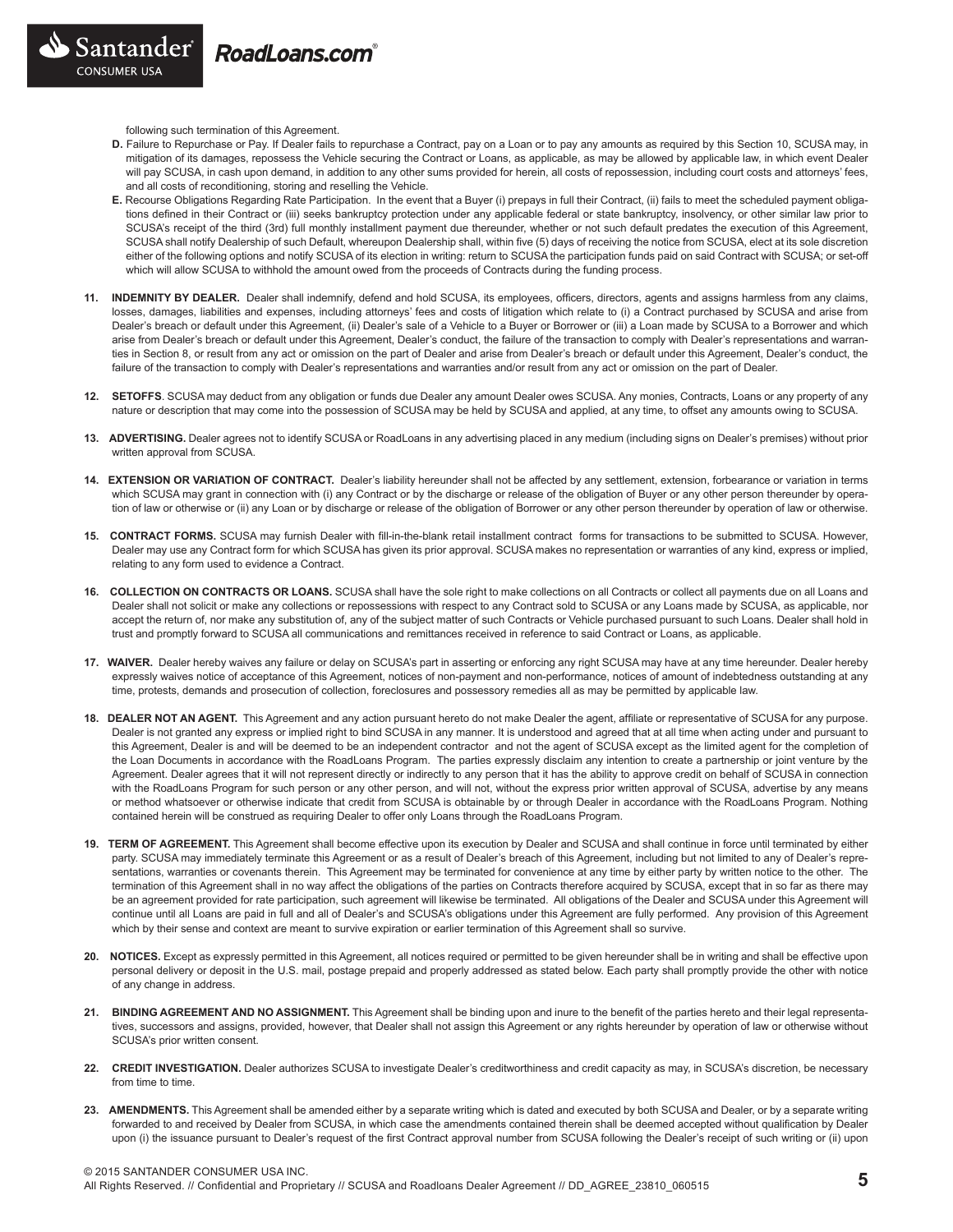RoadLoans.com

Santander

CONSUMER USA

Dealer's first Vehicle sale to a Borrower funded by SCUSA pursuant to the RoadLoans Program following Dealer's receipt of such notice. In addition, this Agreement may be maintained on SCUSA's Internet website, in which case it may be amended by notice from SCUSA to Dealer of a modification in the Agreement, as maintained on the website, in which case the amendments contained on the website shall be deemed accepted without qualification by Dealer upon the issuance pursuant to Dealer's request of the first Contract approval number from SCUSA following the Dealer's receipt of such writing.

- **24. PRIVACY:** Pursuant to Title V of the Gramm-Leach-Bliley Act, Dealer and SCUSA shall refrain from disclosing to any non-affiliated third party any information obtained from Dealer and SCUSA regarding Buyers or Borrowers, as applicable. Notwithstanding the foregoing, under limited circumstances, designated and approved third parties will be permitted to release such information provided that any such release is necessary to deliver, administer, or enforce such services which such designated and approved third parties provide to SCUSA and Dealer, and provided that any release of such information is made in strict compliance with Federal and state law. In addition, these designated and approved third parties also agree that they will not allow any such information to be used by any party other than by the officers, employees, and/or authorized agents of such designated and approved third parties, and then only as necessary to provide the services contemplated by the Agreement.
- **25. REMEDIES.** SCUSA's rights hereunder are cumulative and not exclusive. Any rights available to SCUSA pursuant to the Uniform Commercial Code (UCC) or any other remedy at law or equity may be exercised by SCUSA and any failure by SCUSA to exercise its rights hereunder shall not operate as a waiver of such rights. In no event will SCUSA ever be liable for incidental or consequential damages under this Agreement.
- **26. ENTIRE AGREEMENT, RULES OF CONSTRUCTION, APPLICABLE LAW.** This Agreement (together with all applicable Addendums, Amendments, Exhibits and Schedules which are attached hereto, incorporated herein by reference and shall be understood to be a part hereof as included in the body of this Agreement) is the sole and entire Agreement between SCUSA and Dealer and supersedes all prior oral or written agreements regarding (i) the purchase by SCUSA from Dealer of Contracts as defined above, (ii) SCUSA's Loans to Borrowers in connection with the sale of Vehicles from Dealer and (iii) SCUSA's notification to Dealer of Borrower Referral Notifications. It is expressly acknowledged, understood, and agreed by Dealer and SCUSA that, should Dealer assign any particular Contract to SCUSA pursuant to an assignment provision contained in such Contract itself, Dealer and SCUSA hereby revoke the terms of any such assignment and intend that this Agreement shall control the assignment of such Contract by Dealer to SCUSA. Section headings are included in this Agreement for reference only and do not affect the interpretation of this Agreement. In this Agreement, the singular shall include the plural and the plural shall include the singular, unless the context requires otherwise. "Including," shall mean, "including, without limitation." In the event any provision of this Agreement is deemed to be illegal, invalid or unenforceable for any reason, the remaining provisions of this Agreement shall be unaffected, and this Agreement shall continue in full force and effect. This Agreement shall be interpreted pursuant to the laws of the State of Texas.
- **27. REPRESENTATIONS OF SCUSA.** All business practices, acts, and operations of SCUSA, including the sale and financing of insurance or other coverages, the financing of automobile, and all contracts and disclosures, are in compliance with all applicable federal, state and local laws, regulations and ordinances.
- **28. INDEMNITY BY SCUSA.** SCUSA shall indemnify, defend, and hold Dealer harmless from any and all claims, actions, damages, liabilities, costs, and expenses, including reasonable attorneys' fees, asserted by any Buyer or Borrower arising out of any act, failure to act, or service provided by SCUSA, its employees, agents, or representatives, and SCUSA will be responsible for any losses incurred by Dealer as a result thereof.
- **28. ATTORNEYS FEES.** In the event of any dispute between Dealer and SCUSA arising out of this Agreement, the prevailing party will be entitled to recover its reasonable and necessary attorneys' fees and court costs.
- **30. DEALER ACKNOWLEDGEMENT.** Dealer expressly acknowledges that it has read, understood, and had its attorney(s) or legal counsel(s) of its choice review the Agreement and the Terms & Conditions or has had such opportunity.

**IN WITNESS WHEREOF,** the parties have executed this Agreement by their duly authorized officer or authorized representative of Dealer (representative's signature)

| Santander Consumer USA Inc.  |                                                                                                                                                                                                                                |
|------------------------------|--------------------------------------------------------------------------------------------------------------------------------------------------------------------------------------------------------------------------------|
|                              |                                                                                                                                                                                                                                |
|                              |                                                                                                                                                                                                                                |
|                              |                                                                                                                                                                                                                                |
|                              |                                                                                                                                                                                                                                |
|                              |                                                                                                                                                                                                                                |
|                              | Date: the contract of the contract of the contract of the contract of the contract of the contract of the contract of the contract of the contract of the contract of the contract of the contract of the contract of the cont |
|                              | *The individual signing on behalf of the dealership MUST be the owner,                                                                                                                                                         |
| Send completed agreement to: | CEO or president and MUST be listed on the Dealer Principal Form.                                                                                                                                                              |
| Santander Consumer USA       |                                                                                                                                                                                                                                |
| Attn: Dealer Maintenance     |                                                                                                                                                                                                                                |
| 1601 Flm Street              |                                                                                                                                                                                                                                |

© 2015 SANTANDER CONSUMER USA INC.

Suite 800 Dallas, Texas 75201 DealerMaintenance@santanderconsumerusa.com

All Rights Reserved. // Confidential and Proprietary // SCUSA and Roadloans Dealer Agreement // DD\_AGREE\_23810\_060515 **6**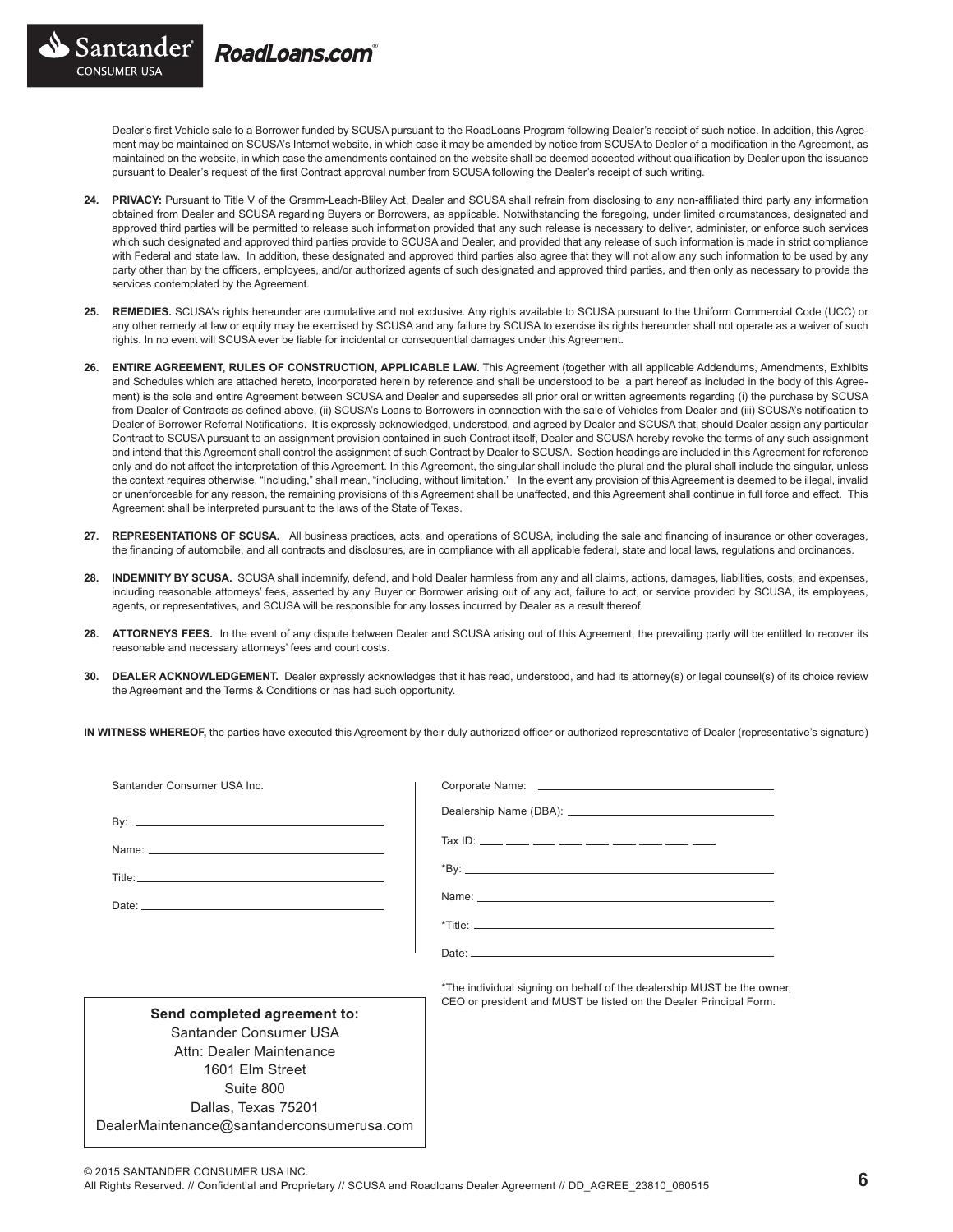

## Addendum A

# **RoadLoans Program Terms and Conditions**

This Addendum A is attached to and incorporated into that certain Non-Recourse Master Dealer Agreement (the "Agreement") between SCUSA and Dealer. All capitalized terms used in this Addendum A, if any, that are not specifically defined herein shall have the meaning as set forth in the Agreement. SCUSA has in place the RoadLoans Program and Dealer wishes to participate in the RoadLoans Program. Accordingly, SCUSA and Dealer agree as follows:

**1. APPROVAL.** SCUSA will prescribe its own underwriting standards and criteria for prospective Borrowers and will have the sole responsibility for and authority to make decisions concerning any Loan made and the terms under which any such Loan will be made available. SCUSA will have the right, in its sole discretion, to determine the terms and conditions on which it will make any such Loan available. Dealer will have no authority to modify the terms of a Loan on SCUSA's behalf.

### **2. DOCUMENTATION**

**A. Forms.** Dealer agrees to use Loan Documents exclusively for the financing of Vehicles purchased by Borrowers pursuant to the RoadLoans Program. Dealer shall be responsible for the preparation and execution of all such Loan Documents. Dealer will complete each Loan Document with due care and will indemnify SCUSA in accordance with the terms of the Agreement from any harm caused by, or resulting from, Dealer's preparation of the Voucher and other Loan Documents, otherwise than in accordance with the RoadLoans' Program Procedures relating to the Loans and the RoadLoans Program, as provided in the Voucher package furnished to Dealer, including without limitation, the items in Section 2(B) below (collectively, "RoadLoans Program Procedures"). Road-Loans warrants that the most recent version of the blank, pre-printed Loan Documents furnished by SCUSA to Borrower will comply with and contain such disclosures and notices as are required by applicable state and federal laws and regulations in effect at the time of the Loan by RoadLoans to a customer of Dealer to complete the initial purchase of Vehicle from Dealer.

**B. RoadLoans Program Procedures.** Dealer agrees that with regard to each Vehicle sold under the RoadLoans Program:

- i. The Vehicle cannot be (A) used for commercial purposes, (B) a former police unit, a cargo or conversion van, (C) a specialty or customized vehicle, (D) a motorcycle, (E) no longer in production, or (F) have a capacity greater than one ton.
- ii. The Vehicle cannot have a salvage, lemon law, flood or frame damaged title.
- iii. Dealer must confirm that the name(s) on all Loan Documents match the Borrower(s) name as listed on the Voucher.
- iv. Dealer must mail the required documents set forth below to RoadLoans at one of the following addresses:

| (1) FedEx Overnight: | Santander Consumer USA Inc.<br>eDocs Program, Suite 2039<br>4054 Willow Lake Boulevard<br>Memphis, TN 38153  |
|----------------------|--------------------------------------------------------------------------------------------------------------|
| (2) UPS and USPS:    | Santander Consumer USA Inc.<br>eDocs Program, Suite 2039<br>4070 Willow Lake Boulevard<br>Memphis, TN 38118. |

- v. Dealer must complete the following required documents and mail such completed required documents in accordance with the above instructions. (1) Executed Voucher
	- (2) Buyers Order, Bill of Sale or Purchase Order that matches the amount listed on the Voucher.
	- (3) Copy of the Factory Invoice for new Vehicles or book-out sheet for used Vehicles listing all options.
	- (4) Copy of Odometer Statement.
	- (5) Application for Title showing "Santander Consumer USA Inc." listed as lien holder.
	- (6) Copy of any APS or SCUSA APS (defined in the Agreement).
	- (7) The original Note and Security Agreement signed by Borrower.
- vi. Dealer must file the Application for Title and any other paperwork needed to perfect RoadLoans' first lien security interest in the Vehicle with the appropriate government agencies in the state in which Borrower resides.
- **3. CREDIT ACCESS AND FAIR LENDING.** Both parties pledge to utilize their best efforts to ensure that access to credit is equally available to all members of the community in the markets they serve. Both parties are aware of and acknowledge their respective obligations under all applicable fair lending and antidiscrimination laws and regulations and both parties acknowledge their commitment to fair lending practices in the fulfillment of their respective obligations under the Agreement and these RoadLoans Program Terms and Conditions. The parties further agree to not only commit to meeting their legal responsibilities under applicable law, but also to compliance with the spirit and goals of those laws in striving to make credit available and readily accessible to all members of the community regardless of their race, sex, ethnicity, family composition, age, disability or geographic location.
- **4. TIMING OF PAYMENT TO DEALER.** Once SCUSA has received and verified all Loan Documents and information, SCUSA will fund via ACH to a deposit account designated by Dealer an amount equal to the amount of the Voucher, less the Program Fee. SCUSA will use commercially reasonable efforts to fund upon the business day after it receives and verifies the Loan Documents whenever possible. SCUSA's funding hours are Monday through Friday from 8 a.m. to 5 p.m. Central Time. If Dealer has not designated a deposit account for ACH purposes, a check for such amount will be mailed to Dealer within such time period.
- **5. BORROWER REFERRAL NOTIFICATION.** From time to time and in its sole discretion, SCUSA may notify Dealer via electronic transmission of the existence of a Borrower and such Borrower's interest in purchasing a Vehicle and financing such purchase through the RoadLoans Program. Dealer shall, within fifteen (15) days of the date of SCUSA's invoice regarding such Borrower Notification, remit to SCUSA the Administrative Fee. Dealer shall contact each such Borrower within no more than one (1) hour of such Borrower notification. If, however, such Borrower notification is transmitted by SCUSA after 5:00 p.m., Dealer may contact such Borrower no later than 10:00 a.m. on the immediately following business day. For each such Borrower, Dealer shall provide daily updates to SCUSA via the Dealer Extranet until either (1) Borrower purchases a vehicle from Dealer or (2) thirty days pass from the date of Borrower notification. Dealer shall immediately provide SCUSA, via the SCUSA Dealer Extranet, with the information for each Vehicle purchased by a Borrower requested thereon. Nothing herein shall be construed to limit Dealer's ability to offer any Borrower a customer incentive at Dealer's sole option and cost (e.g., free oil change(s), gift certificates with test drive, etc.).

© 2015 SANTANDER CONSUMER USA INC.

All Rights Reserved. // Confidential and Proprietary // SCUSA and Roadloans Dealer Agreement // DD\_AGREE\_23810\_060515 **7**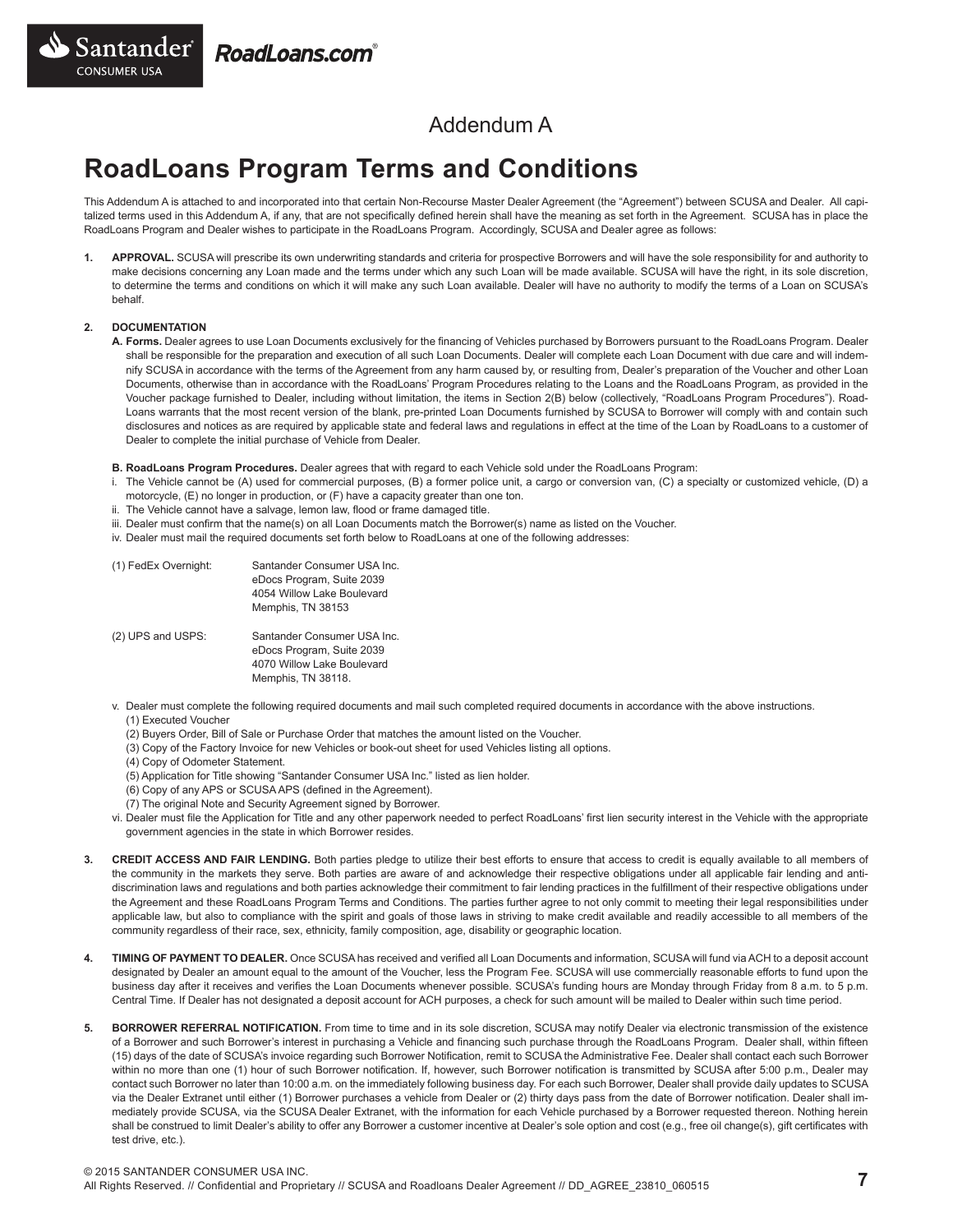

**6. TERMINATION.** SCUSA may immediately terminate this Addendum A (a) as a result of Dealer's breach of any term of this Addendum A or the Agreement or (b) in the event the Agreement is terminated. In addition, either SCUSA or Dealer may terminate this Addendum A by written notice to the other, specifying the effective date of such termination. Such written notice shall be delivered in accordance with Section 20 of the Agreement. The termination of this Schedule A shall be in accordance with Section 19 of the Agreement.

#### **7. MISCELLANEOUS**

- **A.** The Parties acknowledge that the Agreement and this Addendum A incorporates the most current RoadLoans Program Terms and Conditions found on the SCUSA and/or RoadLoans internet website or otherwise promulgated by SCUSA and RoadLoans and made available to Dealer as if the same were reprinted verbatim herein. To the extent that the terms of the Agreement and this Addendum A conflict with the most current RoadLoans Program Terms and Conditions, then the most current SCUSA or RoadLoans Program Terms and Conditions will control. In all other events, the terms of the Terms & Conditions will apply to the benefits and responsibilities of both parties.
- **B.** SCUSA may change certain terms of the RoadLoans Program Terms & Conditions at any time and will notify Dealer of such changes in the form of an update containing pertinent information ("Dealer Update"). Dealer and SCUSA agree that each Dealer Update will be considered a part of the Agreement and the RoadLoans Program Terms & Conditions and that any Loan made thereafter will be subject to the terms of any Dealer Update then in effect. Dealer understands that such documents will constitute an amendment to the Agreement and the RoadLoans Program Terms & Conditions and that failure to implement, follow and abide by these policies, procedures and practices will be an event of default under the terms of the Agreement and the RoadLoans Program Terms & Conditions and will give rise to the remedies provided in the Agreement and the Terms & Conditions and those remedies available to SCUSA at law or in equity.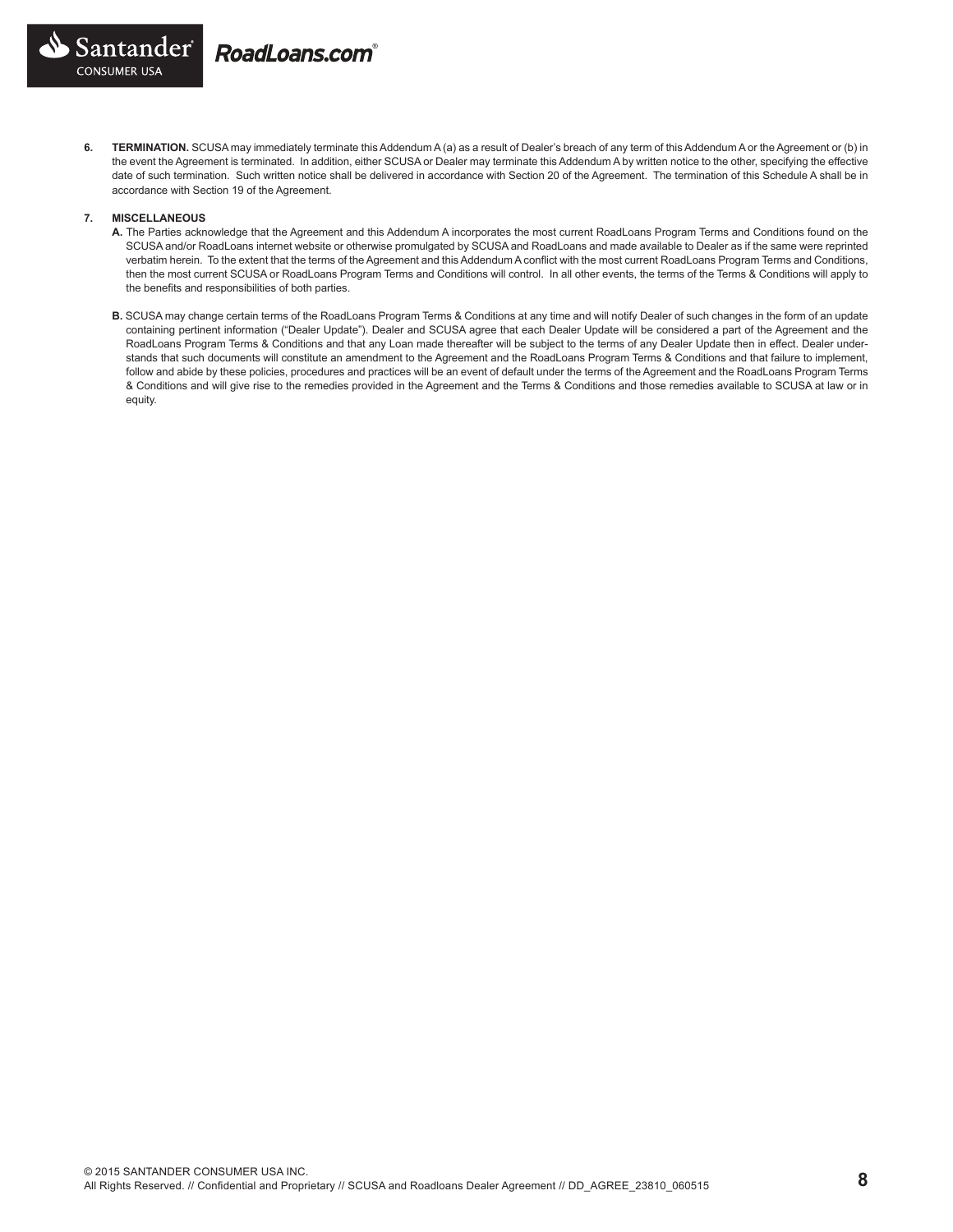

Schedule to Addendum A **Administrative Fee Schedule**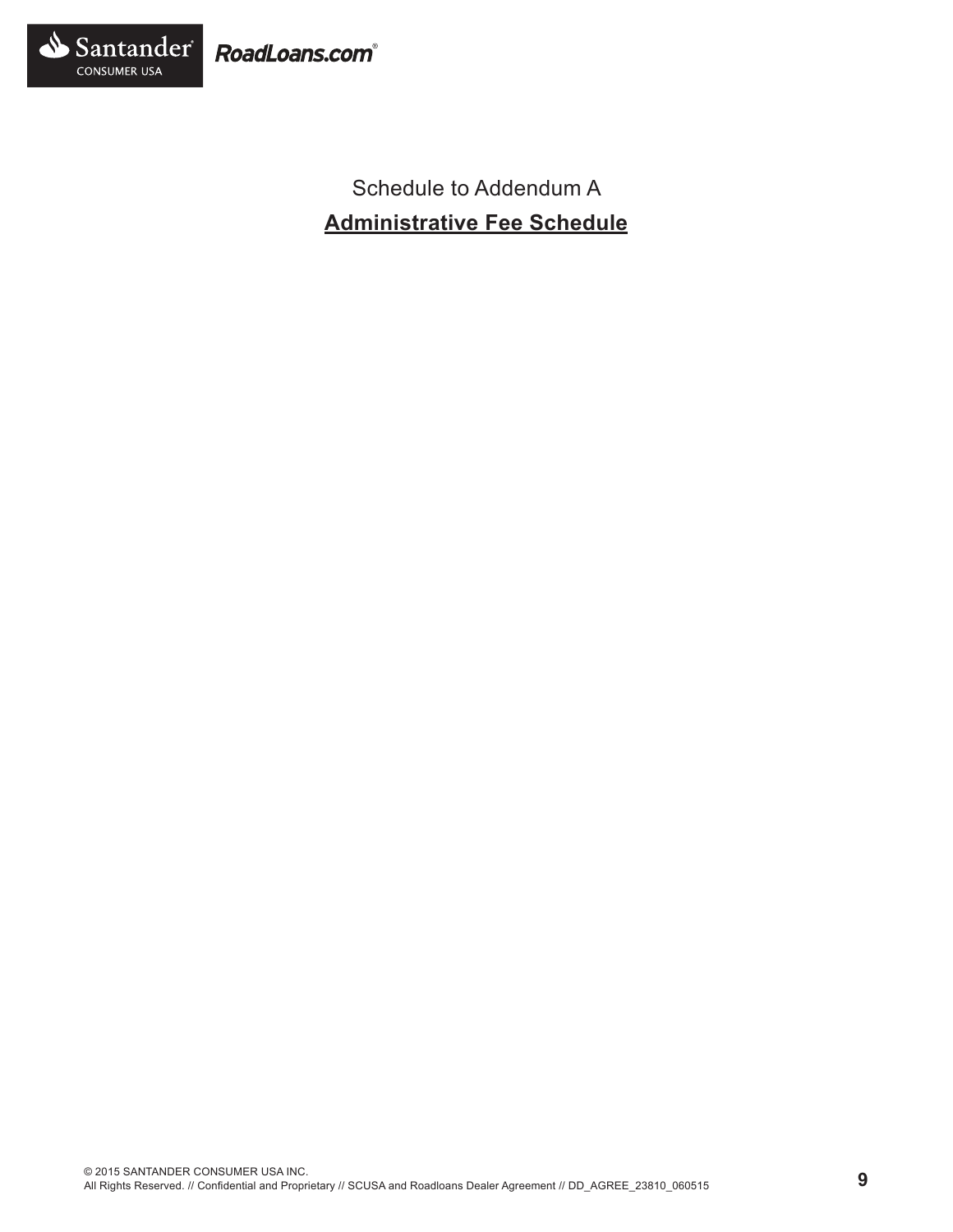

# **DBA IDENTIFICATION FORM**

Completion of this section is mandatory and should include all Dealerships that operate under or are associated with this Dealer / legal entity. Continue on an additional sheet if necessary.

| <b>DBA#1</b>                                     | <b>DBA#2</b>                                     |
|--------------------------------------------------|--------------------------------------------------|
| dealership name/dba                              | dealership name/dba                              |
| federal tax i.d. number for this location        | federal tax i.d. number for this location        |
| this dealership location physical street address | this dealership location physical street address |
| city, state and zip                              | city, state and zip                              |
| primary financial contact                        | primary financial contact                        |
| finance phone                                    | finance phone                                    |
| finance fax                                      | finance fax                                      |
| accounting contact                               | accounting contact                               |
| accounting phone                                 | accounting phone                                 |
| accounting fax                                   | accounting fax                                   |

## **DBA #3**

| dealership name/dba                              | dealership name/dba                              |
|--------------------------------------------------|--------------------------------------------------|
| federal tax i.d. number for this location        | federal tax i.d. number for this location        |
| this dealership location physical street address | this dealership location physical street address |
| city, state and zip                              | city, state and zip                              |
| primary financial contact                        | primary financial contact                        |
| finance phone                                    | finance phone                                    |
| finance fax                                      | finance fax                                      |
| accounting contact                               | accounting contact                               |
| accounting phone                                 | accounting phone                                 |
| accounting fax                                   | accounting fax                                   |

**DBA #4**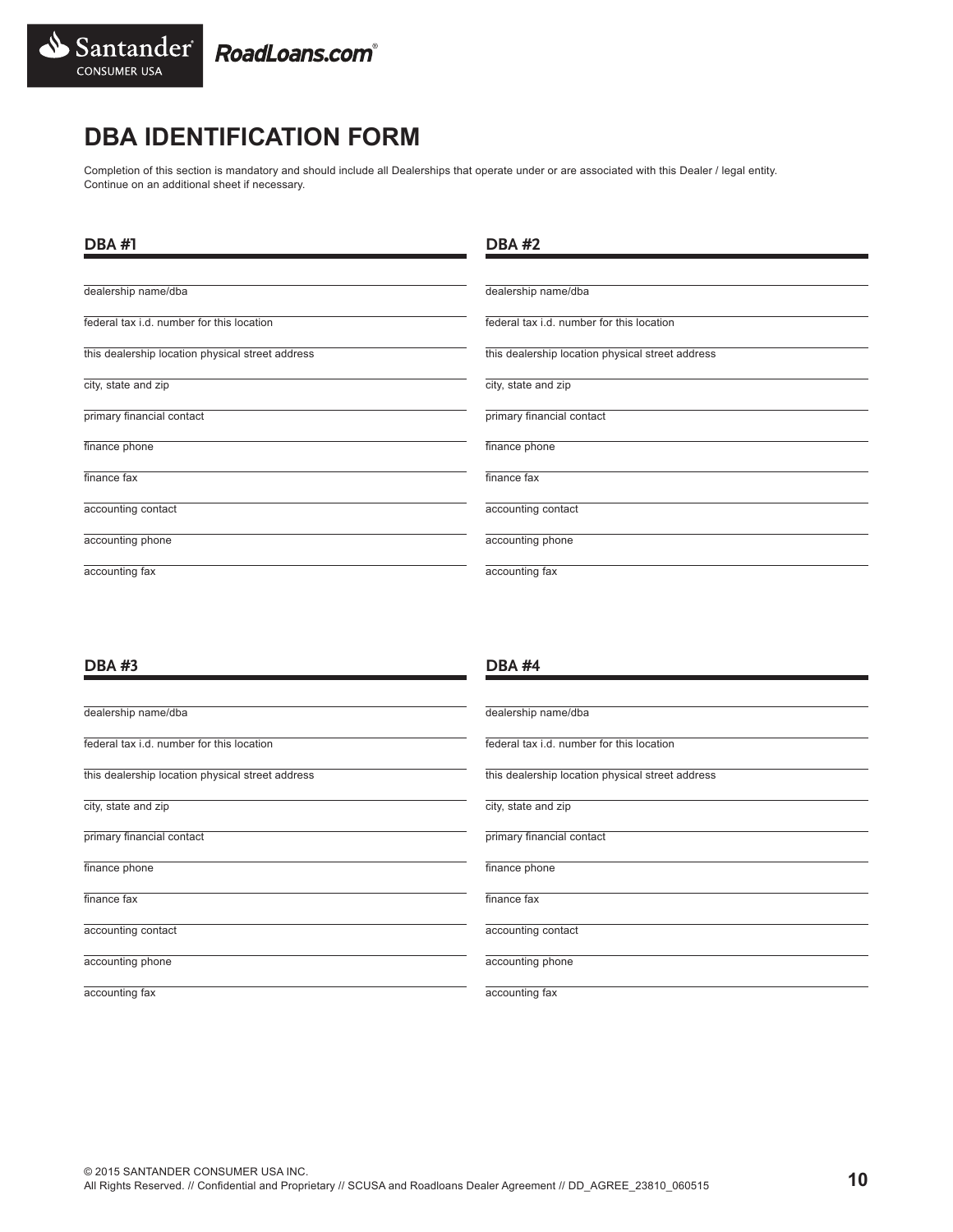

## **DEALER AFFILIATION**

Completion of this section should include all other Dealerships not listed on page 8, but which this Dealer / legal entity owns (or has ownership in) yet operate under a different Dealership or legal entity.

| #1 DEALERSHIP                                         | #2 DEALERSHIP                                          |
|-------------------------------------------------------|--------------------------------------------------------|
|                                                       |                                                        |
| dealership name/dba                                   | dealership name/dba                                    |
| federal tax i.d. number for this location             | federal tax i.d. number for this location              |
| this dealership location physical street address      | this dealership location physical street address       |
| city, state and zip                                   | city, state and zip                                    |
| (For existing dealers) Santander Consumer USA Vendor# | (For existing dealers) Santander Consumer USA Vendor#  |
| #3 DEALERSHIP                                         | #4 DEALERSHIP                                          |
|                                                       |                                                        |
| dealership name/dba                                   | dealership name/dba                                    |
| federal tax i.d. number for this location             | federal tax i.d. number for this location              |
| this dealership location physical street address      | this dealership location physical street address       |
| city, state and zip                                   | city, state and zip                                    |
| (For existing dealers) Santander Consumer USA Vendor# | (For existing dealers) Santander Consumer USA Vendor#  |
|                                                       | Duplicate this form if you have more than four stores. |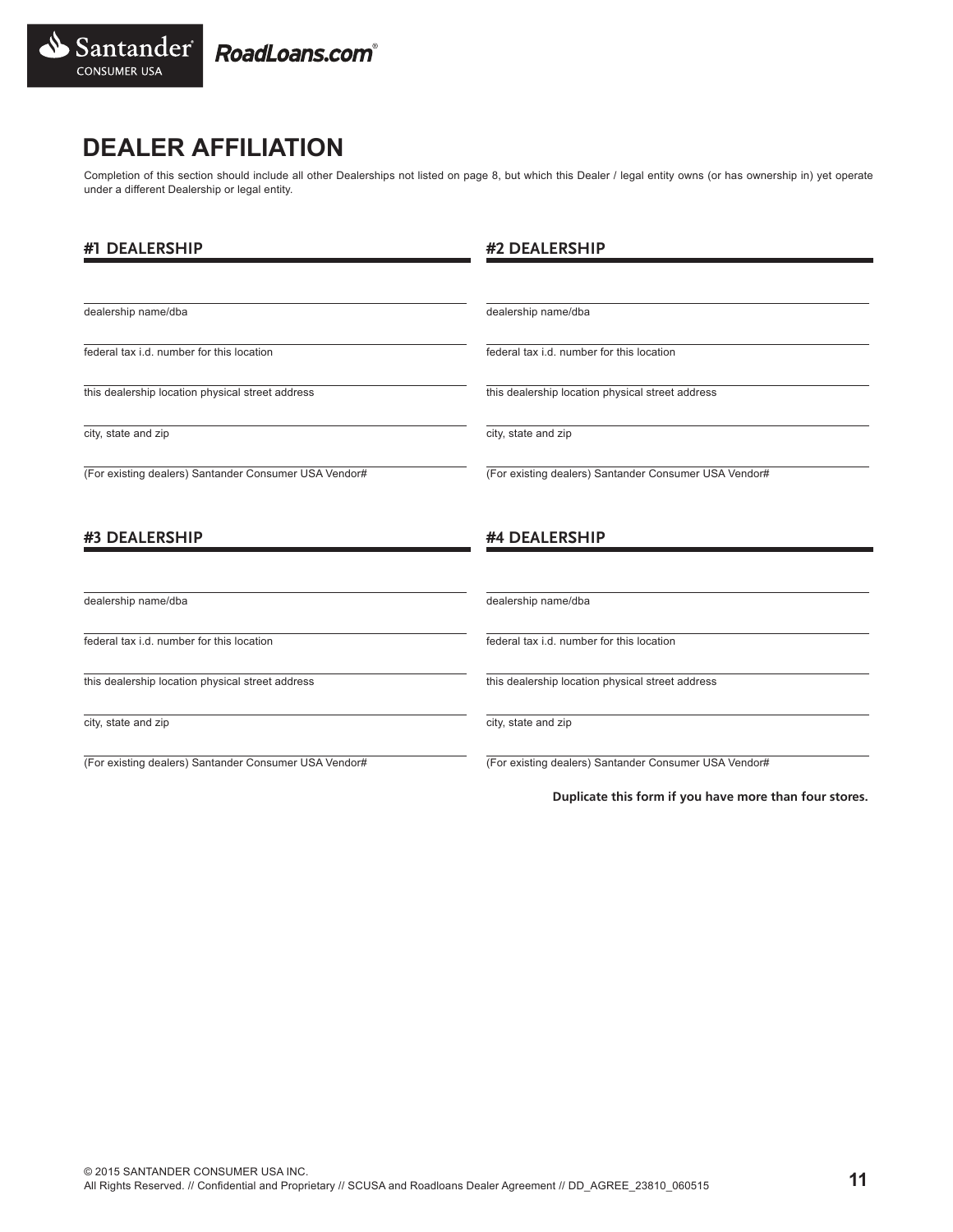

# **DEALER PRINCIPAL IDENTIFICATION FORM**

LIST THE NAMES OF ALL EXECUTIVE OFFICERS, PRINCIPAL SHAREHOLDERS, PARTNERS, MEMBERS AND / OR DIRECTORS WHO OWN (10% OR MORE) CONTROL, OR HAVE THE POWER TO EXERCISE A CONTROLLING INFLUENCE OVER THE MANAGEMENT OR POLICIES OF THIS DEALERSHIP. Please note: This information is needed to comply with Santander Consumer USA AML Policies. Complete all fields or write "N/A" and fax to Dealer Maintenance (855) 541–7725.

## **DEALER INFORMATION**

dealership name dealership street address city, state and zip dealership phone

**PERSON #2**

**PERSON #4**

other phone

## **PERSON #1**

| name                | name                |
|---------------------|---------------------|
| title               | title               |
| home address        | home address        |
| city, state and zip | city, state and zip |
| date of hirth       | date of birth       |

## **PERSON #3**

| name                | name                |
|---------------------|---------------------|
| title               | title               |
| home address        | home address        |
| city, state and zip | city, state and zip |
| date of birth       | date of birth       |

## **PERSON #5**

## **PERSON #6**

| name                | name                |
|---------------------|---------------------|
| title               | title               |
| home address        | home address        |
| city, state and zip | city, state and zip |
| date of birth       | date of birth       |

© 2015 SANTANDER CONSUMER USA INC.

All Rights Reserved. // Confidential and Proprietary // SCUSA and Roadloans Dealer Agreement // DD\_AGREE\_23810\_060515 **12**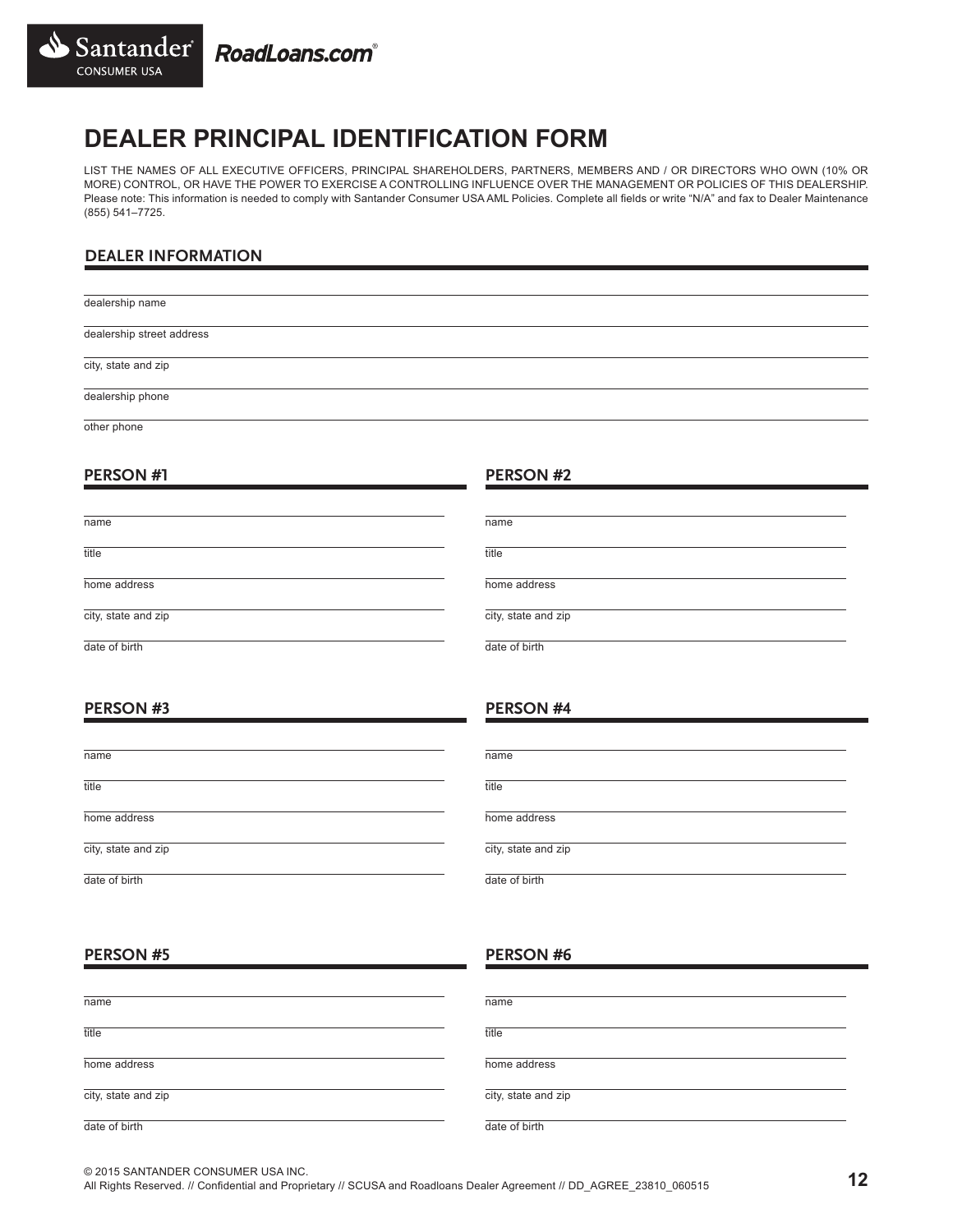Santander RoadLoans.com

## **RETAIL INSTALLMENT CONTRACT DEALER ACH PAYMENT REQUEST**

## *Automatic Check Payments – Fast, Reliable, Safe and FREE*

■ No time spent waiting on checks to be delivered by the USPS or the cost of having your check sent overnight mail to your address

■ Timely delivery of your funds

**CONSUMER USA** 

■ Automatic payments are extremely accurate, and all account information is kept confidential

**To sign up for DEALER ACH payment, complete and sign this authorization form, include a voided check or bank document, and return it by email.**  Receipt of the complete and accurate request form will ensure ACH set-up and implementation will occur within one week.

By Execution hereof the undersigned company ("Company") hereby elects to receive ACH Payment from Santander Consumer USA Inc., formerly known as Drive Financial Services ("Drive"), d/b/a Santander Auto Finance®, Roadloans® and Drive®. Company further represents and warrants that Company's Bank Information provided below by Company is true, complete and accurate. Company agrees to pay SCUSA immediately upon receipt of SCUSA's demand any and all amounts deposited by SCUSA into the Account identified below based on the Bank Information supplied by Company if the below Account does not belong to Company. Company hereby represents and warrants that Company's execution and delivery of this authorization have been duly authorized, and that the person executing this authorization on behalf of Company is fully authorized to execute it. Santander Consumer USA Inc. reserves the right to amend this program at any time.

| (if applicable) |
|-----------------|
| (if applicable) |
| $ASM:$ $\Box$   |
|                 |

**BANK INFORMATION** The following information is required to process your application. **Please confirm with your bank that the ABA Routing Number you provide is ACH compatible. Failure to do so may result in a delay in processing your application and/or timely delivery of your funds.**

| <b>Beneficiary Account Information *required</b> | <b>Beneficiary Bank Information *required</b> |
|--------------------------------------------------|-----------------------------------------------|
| *Name on Account                                 | *Bank Name                                    |
| <b>*ABA Routing Number</b>                       | *Bank Contact Name                            |
| *Account Number                                  | *Bank Phone                                   |
|                                                  | *Bank Street Address                          |
|                                                  | *Bank City, State, Zip                        |

SCUSA may cancel this authorization at any time by providing Company written notice. Such cancellation will be effective five (5) business days after receipt of such notice.

Please complete this entire form and email to: DealerMaintenance@santanderconsumerusa.com

Form must be signed by two parties to include Controller, General Manager, Dealer Principal or other approved signer.

| *DEALERSHIP AUTHORIZATION                                                                                                                                                                                                      | <b>DEALERSHIP AUTHORIZATION</b> |
|--------------------------------------------------------------------------------------------------------------------------------------------------------------------------------------------------------------------------------|---------------------------------|
|                                                                                                                                                                                                                                |                                 |
|                                                                                                                                                                                                                                |                                 |
|                                                                                                                                                                                                                                |                                 |
| Date: experience and the contract of the contract of the contract of the contract of the contract of the contract of the contract of the contract of the contract of the contract of the contract of the contract of the contr |                                 |

\*Authorized representative on business bank account.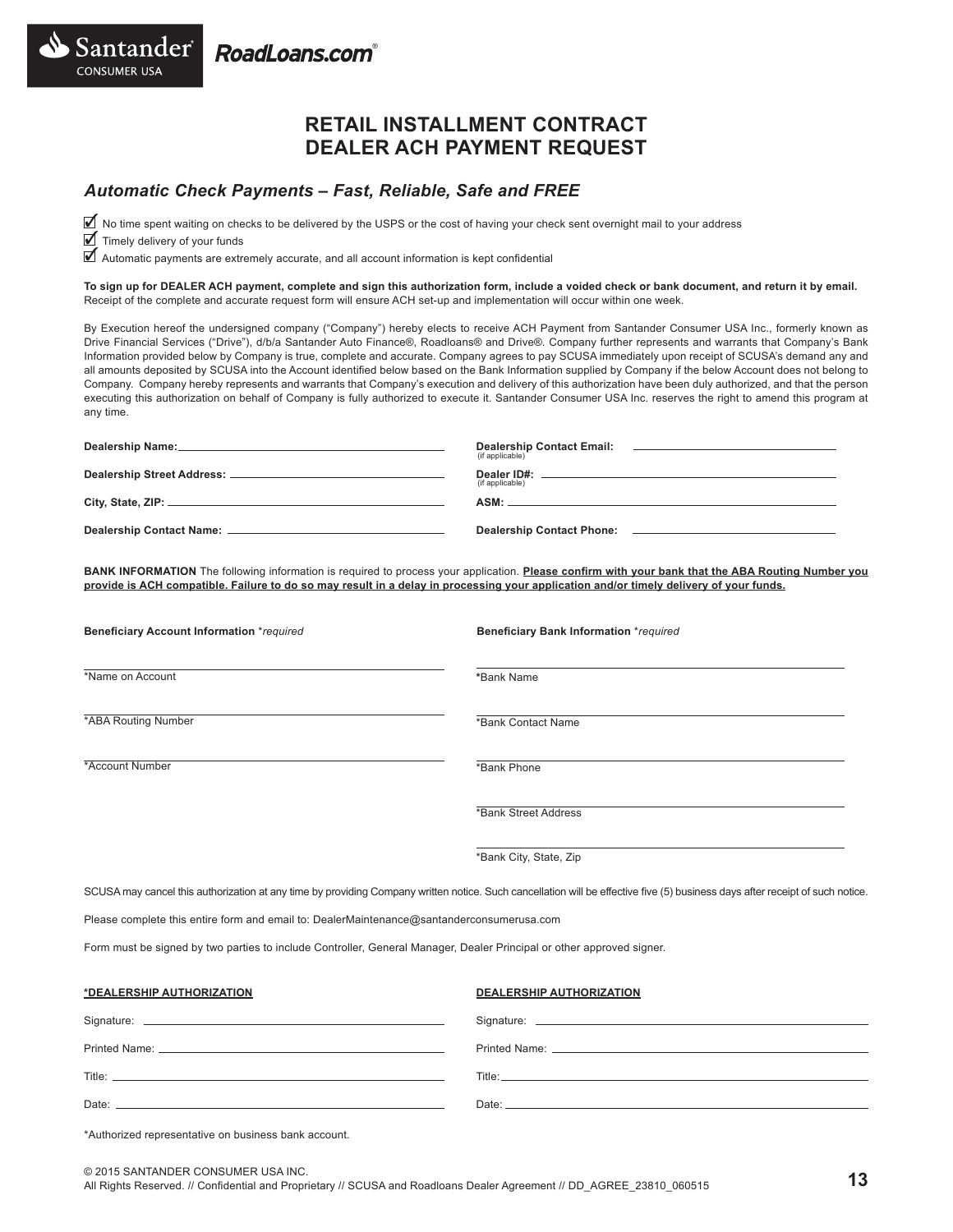



## *SCHEDULE A* **S-GUARD™ VEHICLE SERVICE CONTRACTS and/or GAP**

### **Santander Consumer USA Inc. Schedule to Non-Recourse Master Dealer Agreement**

This SCHEDULE A is attached to and incorporated into that certain Non-Recourse Master Dealer Agreement (the "Agreement") between SCUSA and Dealer.

**1. DEFINITIONS.** All capitalized terms not otherwise defined herein shall have the meaning ascribed such term(s) in the Agreement.

### **2. S-GUARD VEHICLE SERVICE CONTRACTS**

**A.** SCUSA has entered into an Administrative Agreement with Enterprise Financial Group ("EFG") to provide administrative services for the S-Guard Vehicle Service Contracts (each a "VSC") and/or Guaranteed Auto Protection ("GAP") being marketed exclusively by SCUSA. Dealer shall be authorized to sell the VSC and/or GAP hereunder.

**B.** SCUSA agrees to supply available forms, advertising and promotional materials for use by Dealer with regard to SCUSA APS to be sold by Dealer. Any and all such materials shall remain the property of SCUSA, and Dealer shall promptly return same to SCUSA in the event of termination of this Agreement. **C. Dealers SCUSA APS Obligations.**

- i. Dealer shall follow all written instructions and procedures relating to any SCUSA APS as outlined herein.
- ii. SCUSA or the applicable APS Vendor shall monitor and review Dealer's sales production on a monthly basis. Dealer agrees that if it fails to submit new sales business for a consecutive six (6) month period, Dealer will be subject to termination for non-production at the sole option of SCUSA.
- iii. Dealer agrees to remit, upon receipt of the monthly statement from SCUSA, the amounts prescribed herein.
- iv. Dealer shall have no authority to make, alter, modify, waive, or discharge any terms or conditions of any SCUSA APS or any performance thereunder, or to incur any liability on behalf of SCUSA or any APS Vendor.

#### **D. Dealer Service Terms Obligations**

- i. Dealer, when acting as the repair facility, shall provide repair services on vehicles covered by all VSC and/or GAPs and/or GAP administered by EFG, whether or not the Dealer sold such contract. Dealer shall contact EFG to receive authorization prior to proceeding with any covered repairs. Dealer further agrees to unconditionally guarantee any repair provided under the VSC and/or GAP against defects in workmanship and materials for a period of at least 90 days after the date of such services.
- ii. Dealer shall submit to EFG previously approved claims for payment within 60 days after the completion of the repairs. Dealer agrees not to submit to EFG for payment any claims for: a) repairs or expenses resulting from the failure of the Dealer to perform repairs in a good and workmanlike manner; b) repairs or expenses which are covered by a manufacturer's warranty or a Dealer's or repairer's guarantee; c) repairs or expenses for replacement of parts to correct conditions which Dealer knew existed, or reasonably should have known existed, at the time the covered vehicle was sold.
- iii. Dealer agrees to remit all 'Non-SCUSA funded" contracts directly to EFG. EFG will direct bill the Dealer on a monthly basis, for any such contracts, and Dealer agrees to remit payment to EFG upon receipt of the monthly statement.

### **E. EFG Administration Obligations**

- i. EFG agrees to administer the VSC and/or GAP program.
- ii. EFG shall maintain during the term of the Agreement and this Schedule an insurance policy, which shall provide coverage for all covered claims submitted to EFG under this program in excess of the Loss Reserve.
- iii. EFG and SCUSA are under no obligation(s) to investigate or arrange for the payment of repairs of any vehicle if the vehicle did not qualify under existing requirements and qualifications outlined by EFG and SCUSA and Dealer issued a VSC and/or GAP in error. SCUSA and EFG shall, within thirty (30) days from the date of the receipt of the copy of the VSC and/or GAP for such non-qualifying vehicle, return said VSC and/or GAP to the Buyer with an explanation.
- iv. EFG shall assume no obligation(s) for the workmanship, quality of repairs or replacement parts nor, any bodily injury or property damage caused directly or indirectly, not specifically provided for in the VSC and/or GAP.
- v. EFG agrees to investigate and process all claims presented under the program and arrange for reimbursement of the cost of repairs or replacement parts and associated labor covered by the VSC and/or GAP and Insurance Policy to Dealer, other repair facility, Buyer or Borrower, as appropriate.
- vi. EFG will reimburse Dealer for mechanical claims covered by the VSC and/or GAP at the manufacturer's list price on parts and the Dealer's labor rates as set forth below. Any changes to the below labor rates must be communicated and approved by EFG and SCUSA in writing in order to become effective under the Agreement:
- **3. PRIVACY:** pursuant to Title V of the Gramm-Leach-Bliley Act, EFG shall refrain from disclosing to any non-affiliated third party any information obtained from Dealer and SCUSA regarding Buyers. Notwithstanding the foregoing, under limited circumstances, EFG shall be permitted to release such information provided that any such release is necessary to deliver, administer, or enforce services which EFG provides to SCUSA and Dealer, and provided that any release of such information is made in strict compliance with Federal and state law. In addition, EFG agrees that it will not allow any such information to be used by any party other than by the officers, employees, and authorized agents of EFG, and then only as necessary to provide the services contemplated by the Agreement or this Schedule.
- **4. TERMINATION.** SCUSA may immediately terminate this Schedule A (a) as a result of Dealer's breach of any term of this Schedule A or the Agreement or (b) in the event the Agreement is terminated. In addition, either SCUSA or Dealer may terminate this Schedule A by written notice to the other, specifying the effective date of such termination. Such written notice shall delivered in accordance with Section 20 of the Agreement. The termination of this Schedule A shall be in accordance with Section 19 of the Agreement.

| Santander Consumer USA Inc.                                                                                                                                                                                                    |                                             |
|--------------------------------------------------------------------------------------------------------------------------------------------------------------------------------------------------------------------------------|---------------------------------------------|
|                                                                                                                                                                                                                                |                                             |
|                                                                                                                                                                                                                                | Tax ID: ___ ___ ___ ___ ___ ___ ___ ___ ___ |
|                                                                                                                                                                                                                                |                                             |
|                                                                                                                                                                                                                                |                                             |
| Date: the contract of the contract of the contract of the contract of the contract of the contract of the contract of the contract of the contract of the contract of the contract of the contract of the contract of the cont |                                             |
|                                                                                                                                                                                                                                |                                             |
|                                                                                                                                                                                                                                |                                             |

\*The individual signing on behalf of the dealership MUST be the owner, CEO or president and MUST be listed on the Dealer Principal Form.